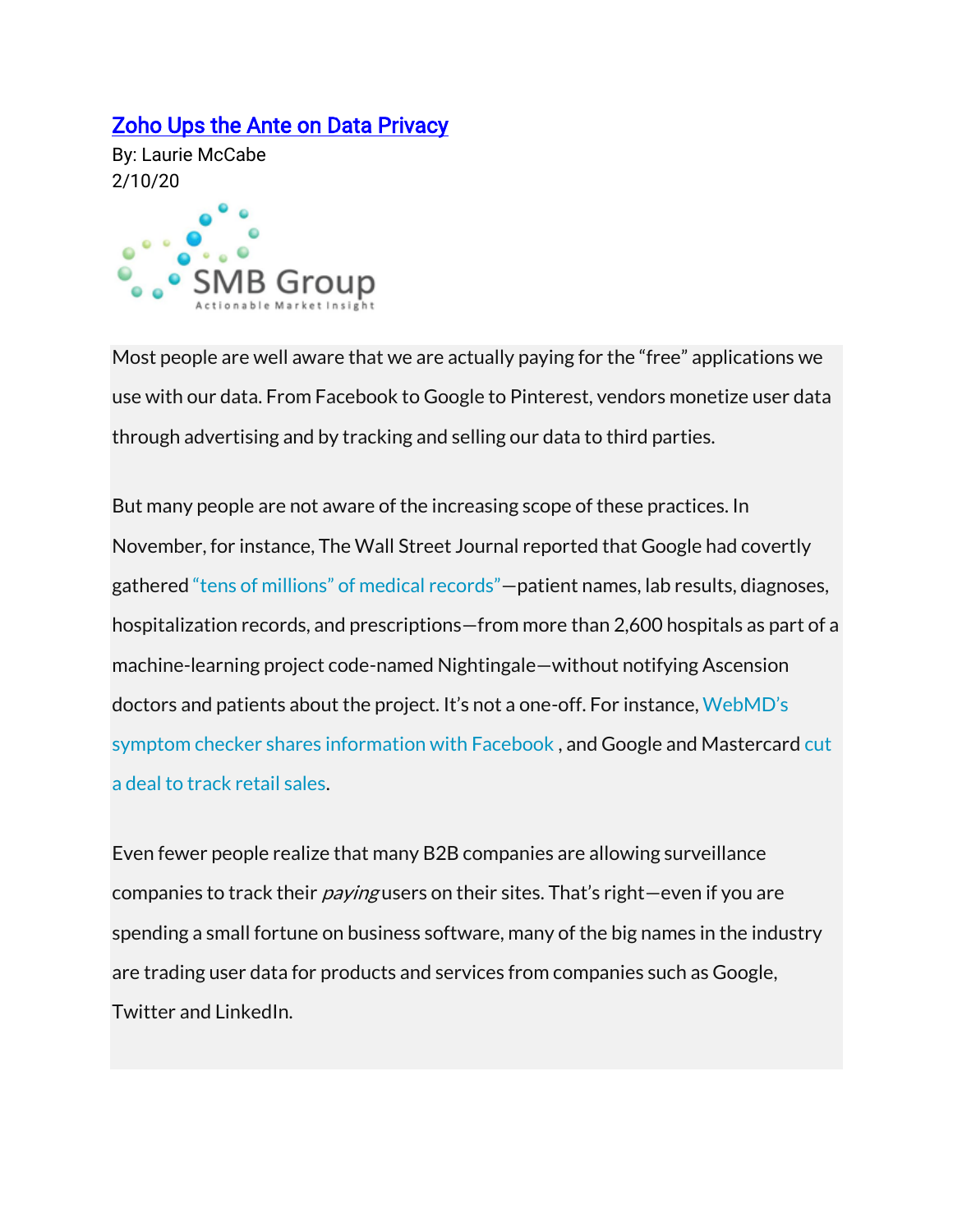For instance, in exchange for the free use of Google Analytics, a software vendor might embed Google code on its homepage. If the vendor invests in Google AdWords, the embedded code is a way for it to see whether its AdWords spend has resulted in new visitors to its site. The catch is that through the code, Google now has that visitor or business user's usage data—what they've clicked on, how they're building dashboards, and other general user actions. Google can then leverage that information to target ads to that user based on their usage data acquired through the embedded code.

## **Zoho's 20 Year Commitment to Privacy**

At Zoho's 2020 Analyst Day, Raju Vegesna, Zoho's Chief Evangelist, underscored the company's 20-plus year commitment to protect user privacy—yet another example of [Zoho's convictions](https://lauriemccabe.com/2019/11/25/convention-vs-zoho-conviction-challenging-the-norms-of-the-software-industry/). Zoho has never sold customer data, or made a single dollar from advertising revenue—even in the free editions of its products. This allows Zoho to avoid the conflicts of interest inherent in these practices.

The company's [privacy policy](https://www.zoho.com/privacy.html) spells out in great detail what information Zoho gathers from customers and users, how Zoho will and won't use that information, and how it will not.

For instance, Zoho's policy clearly states that users own their service data, that Zoho protects and limits access to it, and only processes it according to user instructions. The policy also stipulates that Zoho will automatically delete user data from its active database within 6 months of termination, and from its backups within 3 months after that.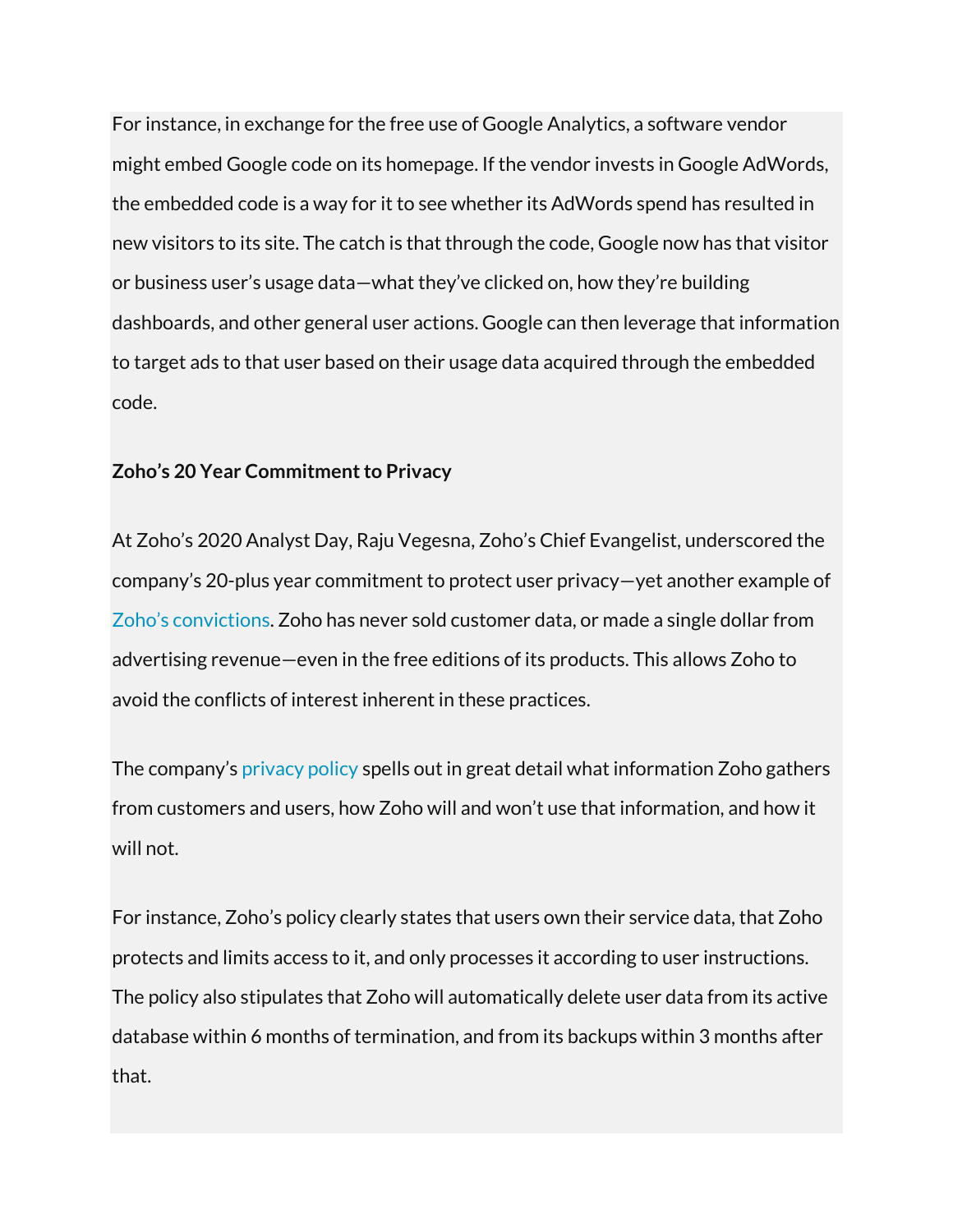## **Zoho's Latest Privacy Pledge**

Now, Zoho is taking this commitment a step further with a pre-emptive strike against what it calls "adjunct surveillance," meaning the surreptitious act by B2B vendors of trading customer-usage data to Google or Twitter or Facebook in exchange for the free use of their services. Through this tactic, surveillance companies are gathering information about users' data from adjunct properties without their permission.

According to Vegesna, while this practice is a legally acceptable business practice, it's not morally acceptable because user data is very valuable. As a result, Zoho has decided to block adjunct surveillance on its properties to protect the privacy of its users.

The company has removed all third-party codes on its website. Users won't see embedded 'like' or 'share' buttons, and removed trackers from all ad companies. However, users will still be able to share a page on social media either directly or by using a tool such as Zoho Social.

Since Zoho runs on its own cloud infrastructure—instead of on public clouds such as AWS or Google, that also have ad-based businesses—they can't track Zoho user behavior either.

As a result, Zoho users can gain the peace of mind that their data—and their customers' data—is where it belongs, and that it's not being shared without their knowledge.

## **Perspective**